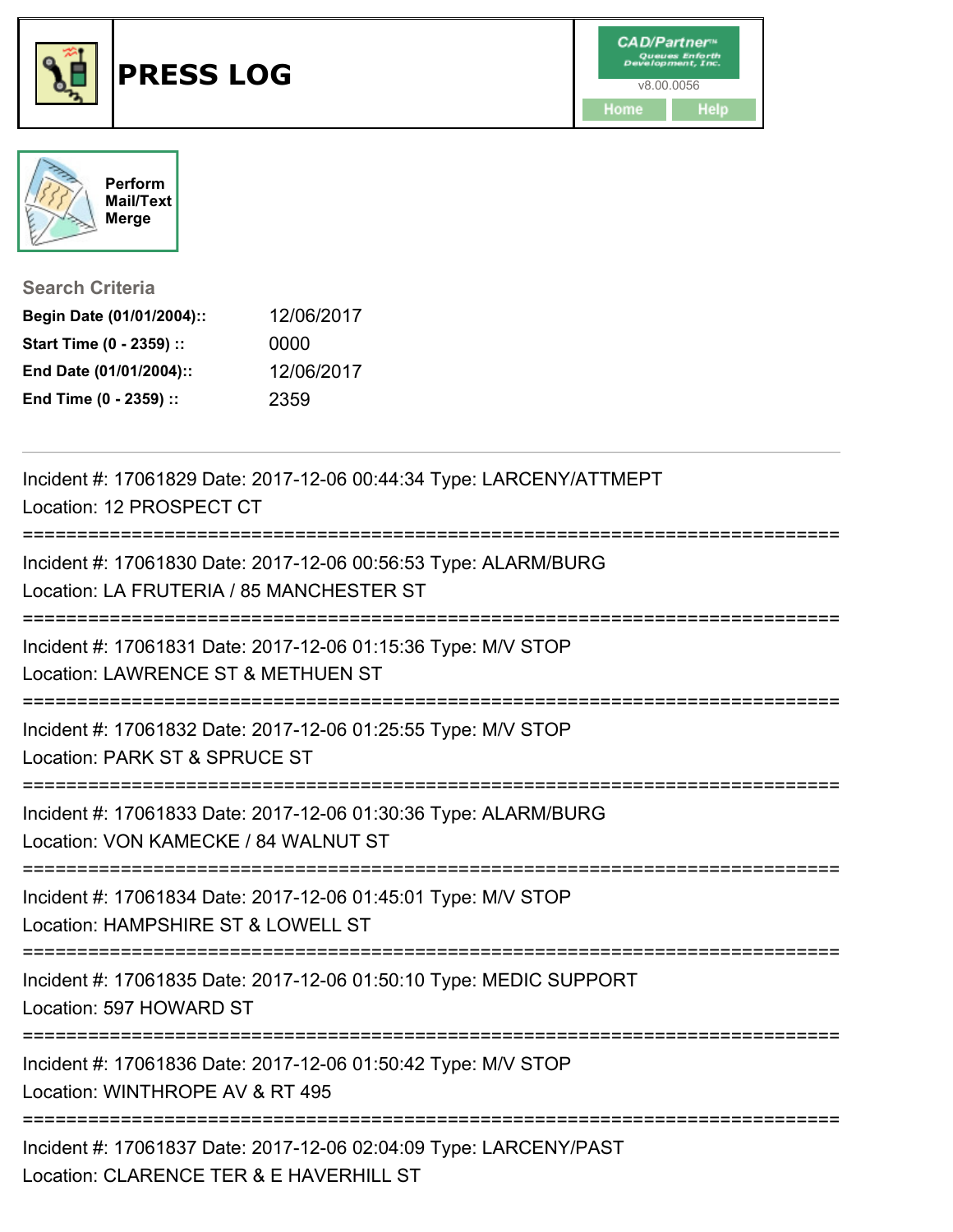| Incident #: 17061838 Date: 2017-12-06 02:35:44 Type: LOST PROPERTY<br>Location: BOSTON MARKET / 435 WINTHROP AV                     |
|-------------------------------------------------------------------------------------------------------------------------------------|
| Incident #: 17061839 Date: 2017-12-06 02:37:13 Type: ALARM/BURG<br>Location: ROBERT J CONNEARNERY IV / 51 S CANAL ST #A             |
| Incident #: 17061840 Date: 2017-12-06 02:42:06 Type: M/V STOP<br>Location: MYRTLE ST & SPRUCE ST                                    |
| Incident #: 17061841 Date: 2017-12-06 03:15:02 Type: M/V STOP<br>Location: MERRIMACK ST & S UNION ST                                |
| Incident #: 17061842 Date: 2017-12-06 03:27:22 Type: M/V STOP<br>Location: 333 WINTHROP AV                                          |
| Incident #: 17061843 Date: 2017-12-06 03:53:18 Type: TRESPASSING<br>Location: 355 PARK ST                                           |
| Incident #: 17061844 Date: 2017-12-06 04:12:51 Type: M/V STOP<br>Location: MYRTLE ST & SARATOGA ST                                  |
| Incident #: 17061845 Date: 2017-12-06 04:13:58 Type: MEDIC SUPPORT<br>Location: 32 MANCHESTER ST FL 3                               |
| Incident #: 17061846 Date: 2017-12-06 04:22:04 Type: M/V STOP<br>Location: HOUGH RD & MT VERNON ST                                  |
| Incident #: 17061847 Date: 2017-12-06 04:29:35 Type: M/V STOP<br>Location: ARREST / 71 BASSWOOD ST                                  |
| Incident #: 17061848 Date: 2017-12-06 04:55:00 Type: M/V STOP<br>Location: BASSWOOD ST & JUNIPER ST                                 |
| Incident #: 17061849 Date: 2017-12-06 05:19:52 Type: A&B PAST<br>Location: 475 BROADWAY #6                                          |
| Incident #: 17061850 Date: 2017-12-06 05:28:03 Type: ALARM/BURG<br>Location: HAPPY TIME LAUNDRY / 191 PARKER ST                     |
| Incident #: 17061851 Date: 2017-12-06 05:35:12 Type: ALARM/BURG<br>Location: RIVERWALK HEALTH AND HUMAN SERVICES / 280 MERRIMACK ST |

===========================================================================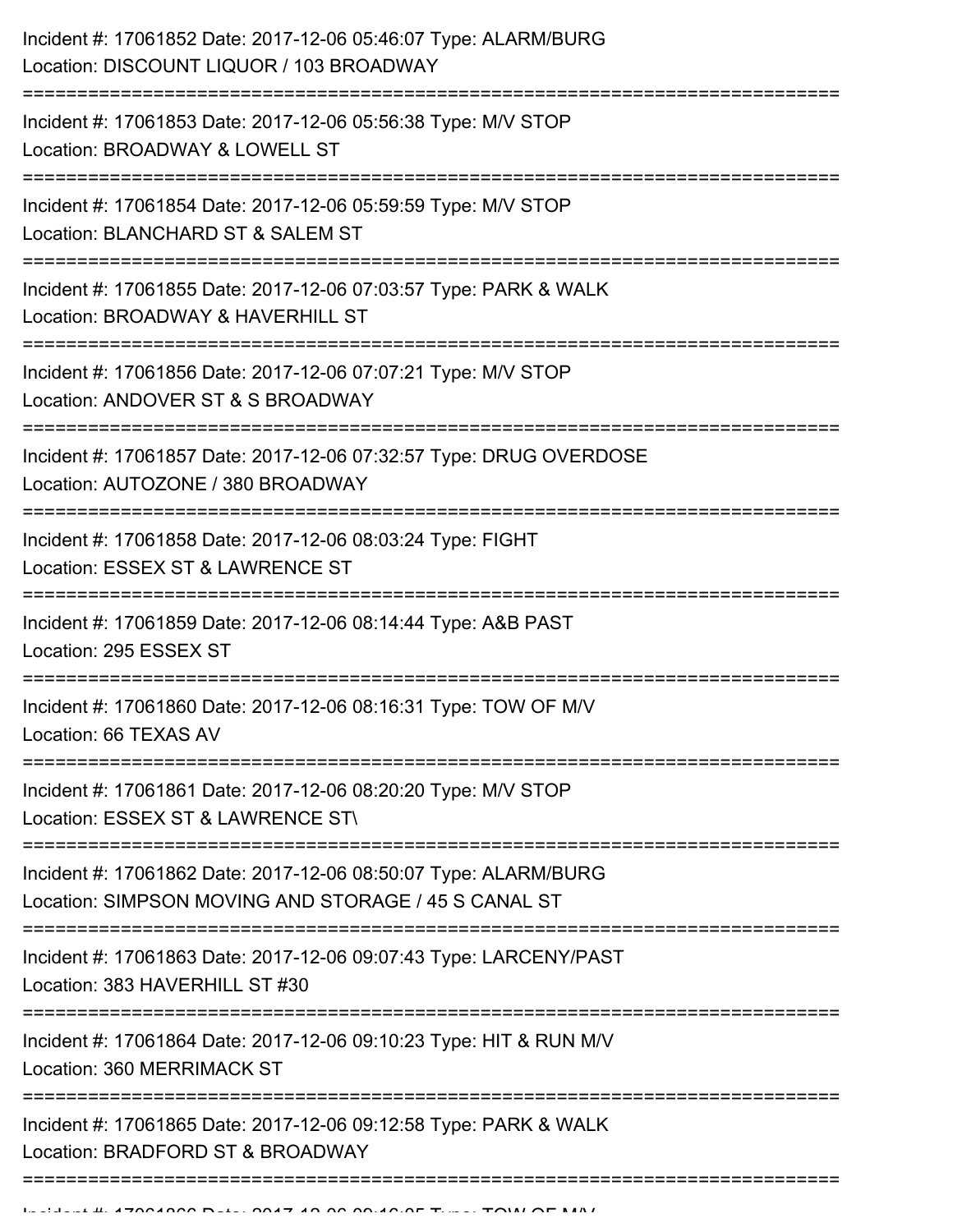| Location: MAPLE ST & WHITE ST                                                                                                                       |
|-----------------------------------------------------------------------------------------------------------------------------------------------------|
| Incident #: 17061867 Date: 2017-12-06 09:16:32 Type: MV/BLOCKING<br>Location: COMMON ST & LAWRENCE ST                                               |
| Incident #: 17061868 Date: 2017-12-06 09:24:09 Type: DRUG VIO<br>Location: MCDONALDS / 50 BROADWAY                                                  |
| Incident #: 17061869 Date: 2017-12-06 09:58:14 Type: AUTO ACC/NO PI<br>Location: 360 MERRMIACK ST                                                   |
| Incident #: 17061870 Date: 2017-12-06 09:58:19 Type: MAL DAMAGE<br>Location: 37 INMAN ST                                                            |
| Incident #: 17061871 Date: 2017-12-06 10:00:45 Type: NOTIFICATION<br>Location: 46 PERRY AV                                                          |
| Incident #: 17061872 Date: 2017-12-06 10:07:06 Type: ASSSIT OTHER PD<br>Location: 30 MARGIN                                                         |
| Incident #: 17061873 Date: 2017-12-06 10:10:00 Type: NOTIFICATION<br>Location: 20 CANTON ST                                                         |
| Incident #: 17061874 Date: 2017-12-06 10:34:09 Type: M/V STOP<br>Location: 121 ESSEX ST                                                             |
| :==================================<br>================<br>Incident #: 17061875 Date: 2017-12-06 10:38:34 Type: M/V STOP<br>Location: 450 LOWELL ST |
| Incident #: 17061876 Date: 2017-12-06 10:53:47 Type: MEDIC SUPPORT<br>Location: 439 S UNION ST                                                      |
| Incident #: 17061877 Date: 2017-12-06 11:02:26 Type: INVEST CONT<br>Location: 1 GENERAL ST                                                          |
| Incident #: 17061878 Date: 2017-12-06 11:07:10 Type: DRUG VIO<br>Location: 15 UNION ST                                                              |
| Incident #: 17061879 Date: 2017-12-06 11:17:57 Type: M/V STOP<br>Location: 19 CEDAR ST                                                              |
| Incident #: 17061880 Date: 2017-12-06 11:22:05 Type: M/V STOP                                                                                       |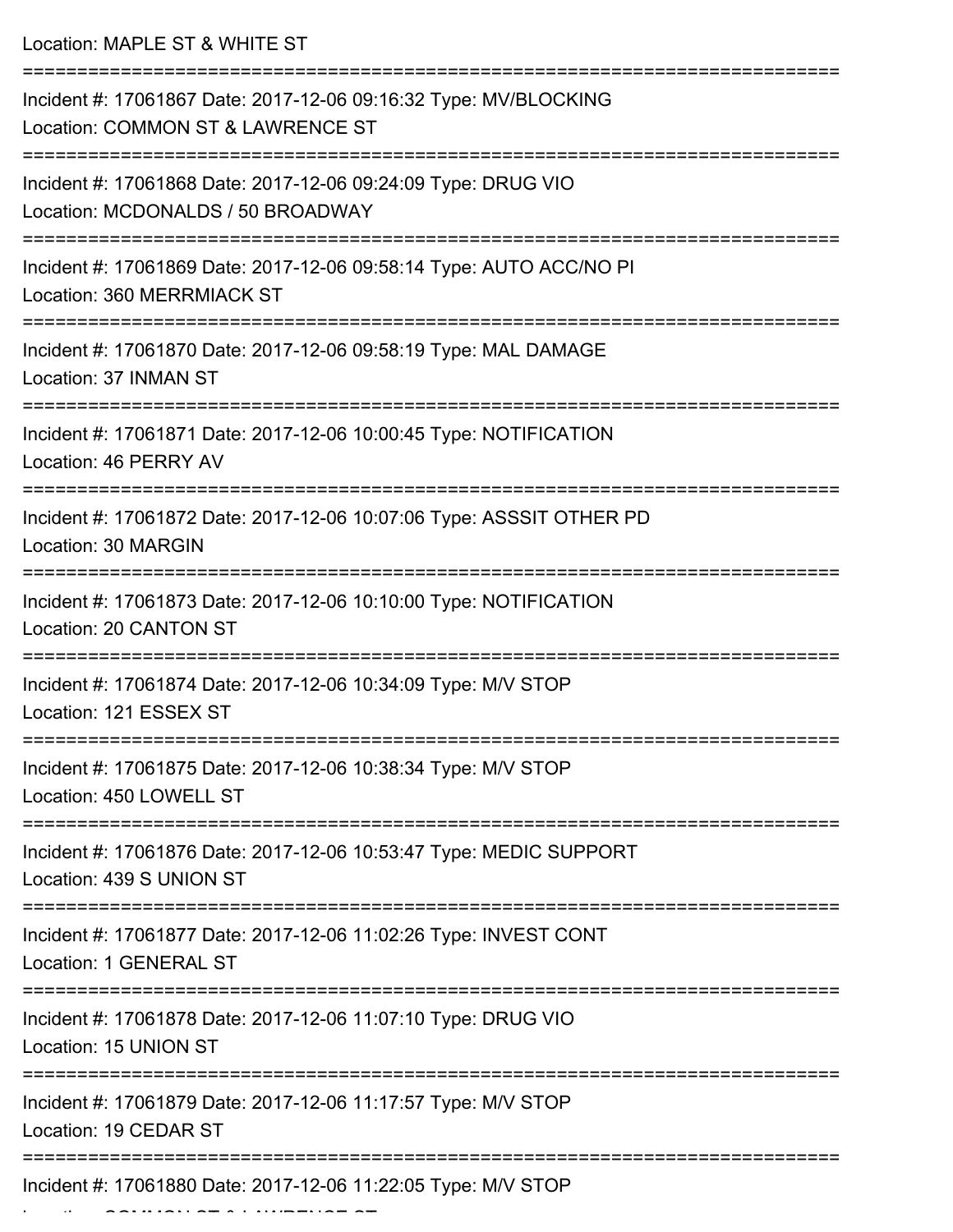| Incident #: 17061881 Date: 2017-12-06 11:26:42 Type: AUTO ACC/NO PI<br>Location: 170 WINTHROP AV                                           |
|--------------------------------------------------------------------------------------------------------------------------------------------|
| Incident #: 17061882 Date: 2017-12-06 11:30:05 Type: MEDIC SUPPORT<br>Location: 439 S UNION ST                                             |
| Incident #: 17061883 Date: 2017-12-06 11:38:12 Type: MAL DAMAGE<br>Location: HUBBARD PL                                                    |
| Incident #: 17061884 Date: 2017-12-06 11:52:34 Type: AUTO ACC/NO PI<br>Location: ALDER ST & EXCHANGE ST                                    |
| Incident #: 17061885 Date: 2017-12-06 12:05:11 Type: DRUG VIO<br>Location: S BROADWAY & SHATTUCK ST                                        |
| Incident #: 17061886 Date: 2017-12-06 12:12:46 Type: HIT & RUN M/V<br>Location: 360 MERRIMACK ST                                           |
| Incident #: 17061887 Date: 2017-12-06 12:23:37 Type: INVEST CONT<br>Location: 22 MORTON ST                                                 |
| ===================================<br>Incident #: 17061888 Date: 2017-12-06 12:25:42 Type: M/V STOP<br>Location: LEXINGTON ST & MYRTLE ST |
| Incident #: 17061889 Date: 2017-12-06 12:25:58 Type: M/V STOP<br>Location: S UNION ST & SALEM ST                                           |
| -----------------------------<br>Incident #: 17061890 Date: 2017-12-06 12:46:16 Type: INVESTIGATION<br>Location: 90 LOWELL ST              |
| Incident #: 17061891 Date: 2017-12-06 12:47:54 Type: TOW OF M/V<br><b>Location: 5 VERMONT ST</b>                                           |
| ----------------------------------<br>Incident #: 17061892 Date: 2017-12-06 13:07:20 Type: 209A/SERVE<br>Location: 61 ABBOTT ST            |
| Incident #: 17061893 Date: 2017-12-06 13:27:36 Type: DISTURBANCE<br>Location: 380 ELM ST #APT17                                            |
| Incident #: 17061894 Date: 2017-12-06 13:43:25 Type: MEDIC SUPPORT<br>Location: 120 BROADWAY                                               |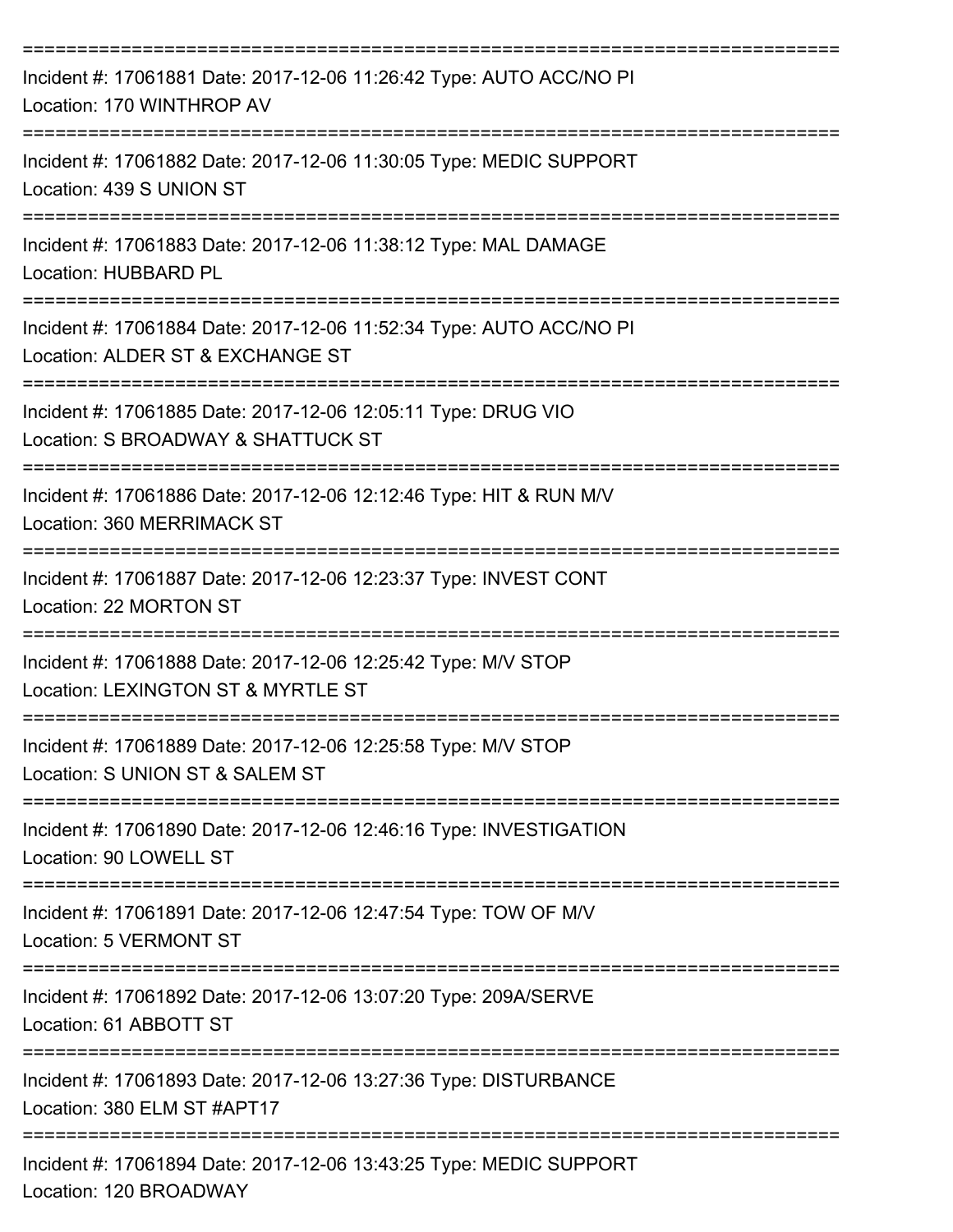| Incident #: 17061895 Date: 2017-12-06 14:01:08 Type: MISSING PERS<br>Location: 451 S BROADWAY<br>============== |
|-----------------------------------------------------------------------------------------------------------------|
| Incident #: 17061896 Date: 2017-12-06 14:13:37 Type: 209A/SERVE<br>Location: 225 BAILEY ST                      |
| Incident #: 17061897 Date: 2017-12-06 14:15:08 Type: 209A/SERVE<br>Location: 90 LOWELL ST                       |
| Incident #: 17061898 Date: 2017-12-06 14:16:01 Type: 209A/SERVE<br>Location: 90 LOWELL ST                       |
| Incident #: 17061899 Date: 2017-12-06 14:16:42 Type: 209A/SERVE<br>Location: 80 PARK ST                         |
| Incident #: 17061901 Date: 2017-12-06 14:17:40 Type: 209A/SERVE<br>Location: 63 OSGOOD ST                       |
| Incident #: 17061900 Date: 2017-12-06 14:17:46 Type: M/V STOP<br>Location: HAVERHILL ST & WEST ST               |
| Incident #: 17061902 Date: 2017-12-06 14:18:52 Type: 209A/SERVE<br>Location: 32 BRADFORD ST                     |
| Incident #: 17061903 Date: 2017-12-06 14:20:03 Type: 209A/SERVE<br>Location: 194 WILLOW ST                      |
| Incident #: 17061904 Date: 2017-12-06 14:20:53 Type: 209A/SERVE<br>Location: 486 HAVERHILL ST                   |
| Incident #: 17061905 Date: 2017-12-06 14:21:13 Type: AUTO ACC/NO PI<br>Location: BROADWAY & ESSEX ST            |
| Incident #: 17061906 Date: 2017-12-06 14:21:50 Type: 209A/SERVE<br>Location: 3 WOODLAND ST                      |
| Incident #: 17061907 Date: 2017-12-06 14:22:42 Type: 209A/SERVE<br>Location: 90 LOWELL ST                       |
| Incident #: 17061908 Date: 2017-12-06 14:23:25 Type: 209A/SERVE<br>Location: 116B MARSTON ST                    |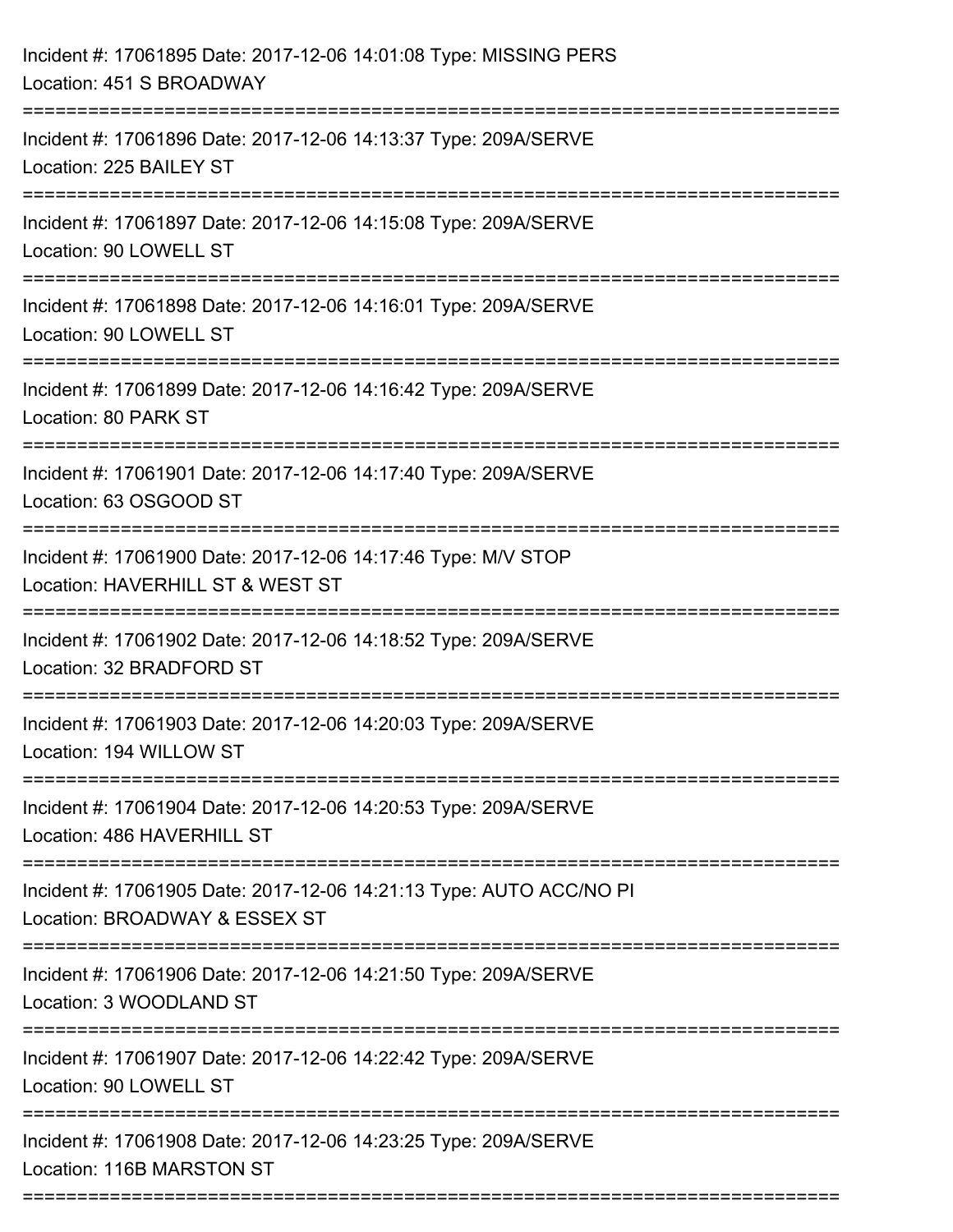| Incident #: 17061909 Date: 2017-12-06 14:24:20 Type: 209A/SERVE<br>Location: 90 LOWELL ST                             |
|-----------------------------------------------------------------------------------------------------------------------|
| Incident #: 17061910 Date: 2017-12-06 14:42:19 Type: MEDIC SUPPORT<br>Location: LAWRENCE HIGH SCHOOL / 70 N PARISH RD |
| Incident #: 17061911 Date: 2017-12-06 14:47:38 Type: COURT DOC SERVE<br>Location: 86 SOUTH BROADWAY                   |
| Incident #: 17061912 Date: 2017-12-06 14:50:12 Type: M/V STOP<br>Location: 103 BROADWAY                               |
| Incident #: 17061913 Date: 2017-12-06 14:52:09 Type: DRUG VIO<br>Location: 112 MARSTON ST                             |
| Incident #: 17061914 Date: 2017-12-06 14:55:54 Type: SUICIDE ATTEMPT<br>Location: 30 NORRIS ST                        |
| Incident #: 17061915 Date: 2017-12-06 14:55:56 Type: ANIMAL COMPL<br>Location: 22 CHARDON ST                          |
| Incident #: 17061916 Date: 2017-12-06 15:17:59 Type: SUS PERS/MV<br>Location: 11 THORNDIKE ST                         |
| Incident #: 17061917 Date: 2017-12-06 15:18:30 Type: MEDIC SUPPORT<br>Location: 65 UNION ST #102                      |
| Incident #: 17061918 Date: 2017-12-06 15:24:01 Type: CK WELL BEING<br>Location: 162 WEST ST                           |
| Incident #: 17061919 Date: 2017-12-06 15:56:49 Type: DRUG VIO<br>Location: E HAVERHILL ST & WOODLAND ST               |
| Incident #: 17061920 Date: 2017-12-06 16:11:07 Type: DISTURBANCE<br>Location: KENTUCKY FRIED CHICKEN / 490 S UNION ST |
| Incident #: 17061921 Date: 2017-12-06 16:16:13 Type: GUN CALL<br>Location: 470 BROADWAY                               |
| Incident #: 17061922 Date: 2017-12-06 16:17:15 Type: SPECIAL CHECK<br>Location: 297 WATER ST                          |
|                                                                                                                       |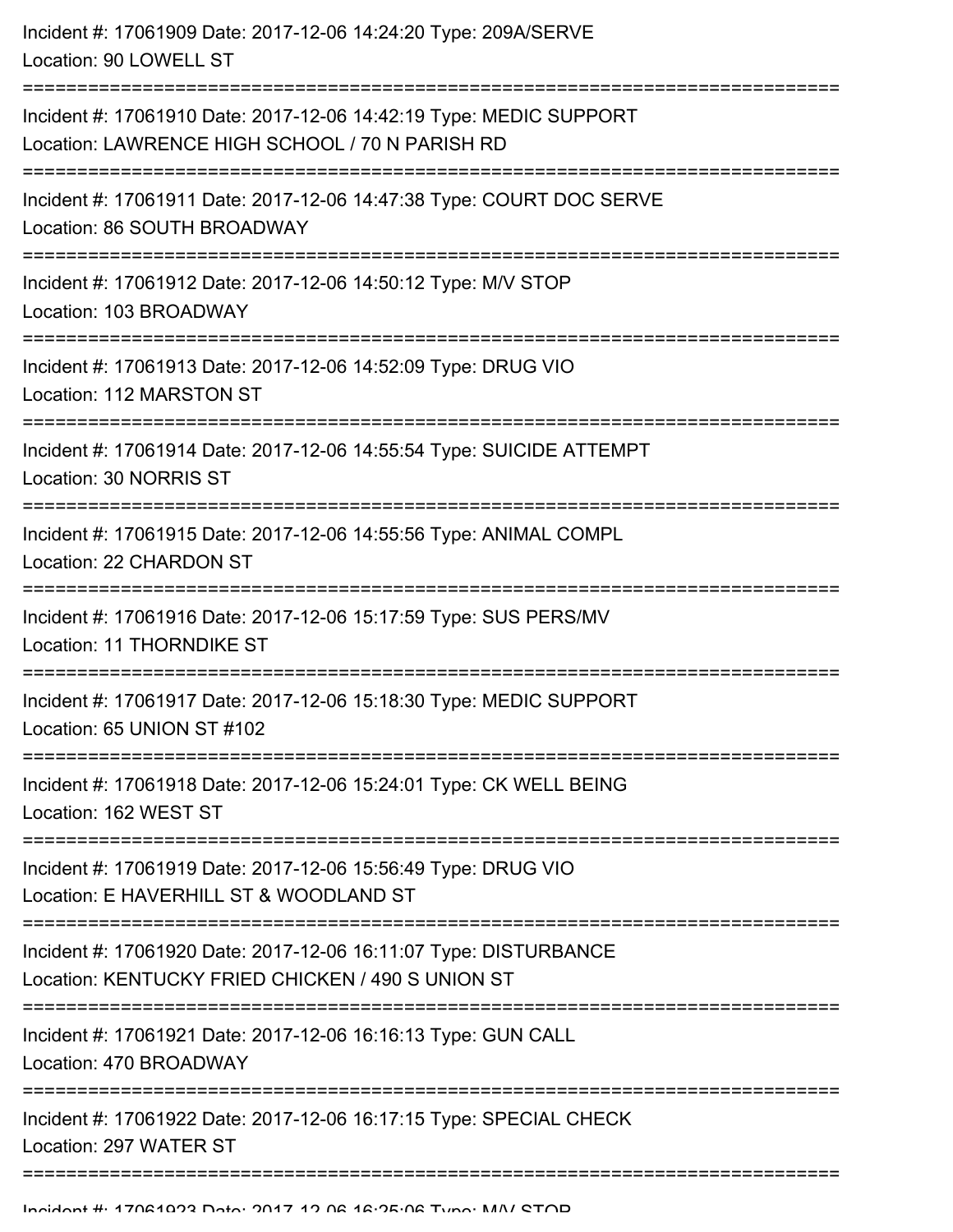Location: 369 BROADWAY

| Incident #: 17061924 Date: 2017-12-06 16:33:22 Type: COURT DOC SERVE<br>Location: 26 INMAN ST                            |
|--------------------------------------------------------------------------------------------------------------------------|
| Incident #: 17061925 Date: 2017-12-06 16:39:37 Type: SUS PERS/MV<br>Location: 460 LOWELL ST                              |
| Incident #: 17061926 Date: 2017-12-06 16:46:29 Type: AUTO ACC/NO PI<br>Location: STORROW ST & WOODLAND ST                |
| Incident #: 17061927 Date: 2017-12-06 16:51:52 Type: COURT DOC SERVE<br>Location: 119 THOREAU WAY                        |
| Incident #: 17061928 Date: 2017-12-06 16:55:03 Type: WARRANT SERVE<br>Location: 201 CARLETON ST                          |
| Incident #: 17061929 Date: 2017-12-06 17:06:27 Type: MAN DOWN<br>Location: BROADWAY & LOWELL ST                          |
| Incident #: 17061930 Date: 2017-12-06 17:24:41 Type: WARRANT SERVE<br>Location: 86 S BROADWAY<br>======================= |
| Incident #: 17061931 Date: 2017-12-06 17:28:44 Type: NOTIFICATION<br>Location: 950 ESSEX ST #1                           |
| Incident #: 17061932 Date: 2017-12-06 17:29:49 Type: B&E/PAST<br>Location: 35 GRANVILLE ST                               |
| Incident #: 17061933 Date: 2017-12-06 17:30:49 Type: M/V STOP<br>Location: ESSEX ST & MARGIN ST                          |
| Incident #: 17061934 Date: 2017-12-06 17:31:25 Type: M/V STOP<br>Location: ESSEX ST & MARGIN ST                          |
| Incident #: 17061938 Date: 2017-12-06 17:46:57 Type: FRAUD<br>Location: 209 ABBOTT ST FL 3                               |
| Incident #: 17061936 Date: 2017-12-06 17:50:48 Type: VIO CITY ORD<br>Location: 8 E HAVERHILL ST                          |
| Incident #: 17061935 Date: 2017-12-06 17:51:15 Type: GENERAL SERV                                                        |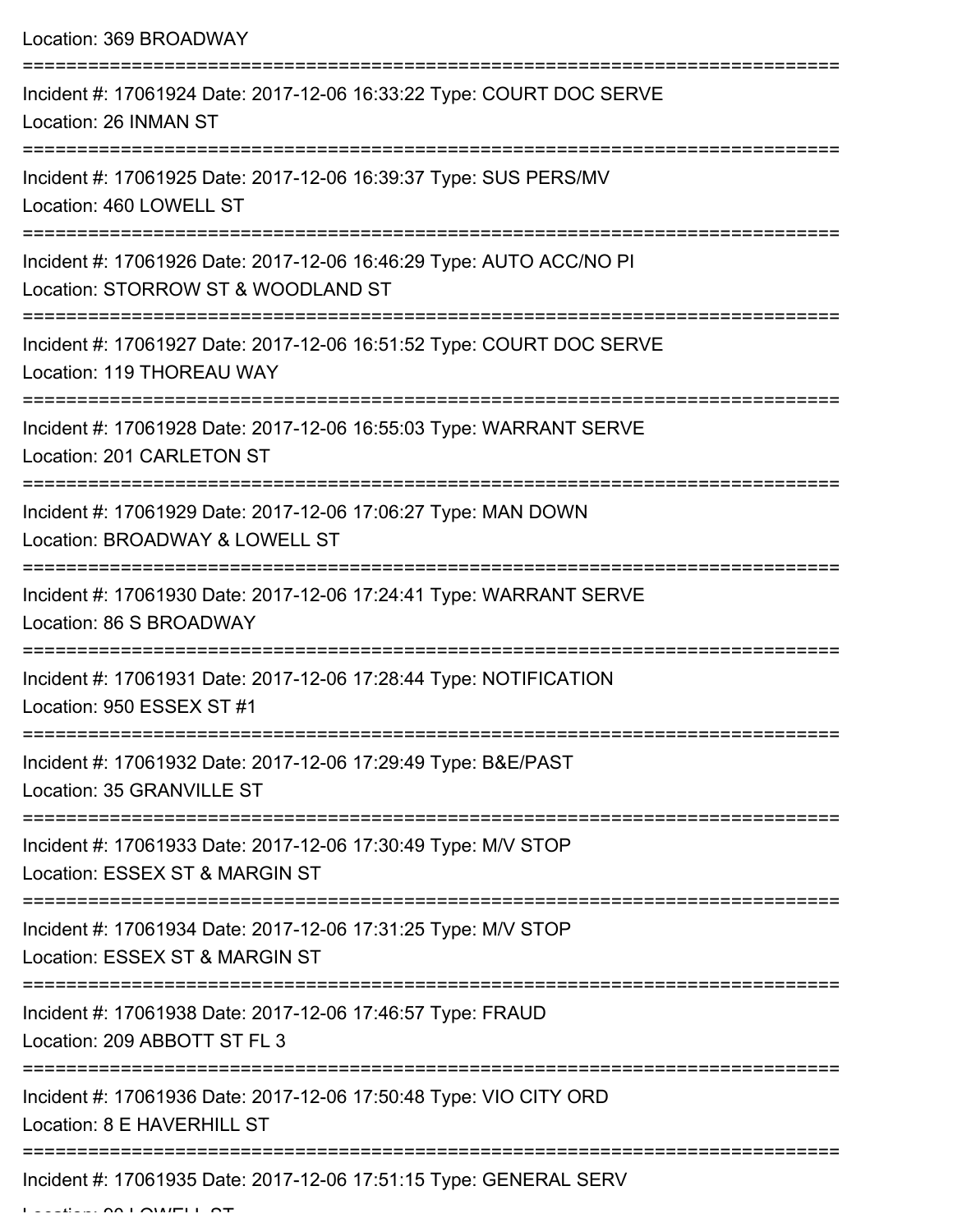| Incident #: 17061937 Date: 2017-12-06 17:53:05 Type: LOUD NOISE<br>Location: 282 HIGH ST                   |
|------------------------------------------------------------------------------------------------------------|
| Incident #: 17061939 Date: 2017-12-06 17:57:53 Type: SUS PERS/MV<br>Location: DAWES ST & IRENE ST          |
| Incident #: 17061940 Date: 2017-12-06 18:11:13 Type: M/V STOP<br>Location: MARSTON ST & STORROW ST         |
| Incident #: 17061941 Date: 2017-12-06 18:12:47 Type: MEDIC SUPPORT<br>Location: 212 SARATOGA ST FL 2       |
| Incident #: 17061942 Date: 2017-12-06 18:15:28 Type: WARRANT SERVE<br>Location: 44 WARREN ST               |
| Incident #: 17061943 Date: 2017-12-06 18:22:21 Type: SUS PERS/MV<br>Location: 157 MARGIN ST                |
| Incident #: 17061944 Date: 2017-12-06 18:32:23 Type: M/V STOP<br>Location: BROADWAY & COMMON ST            |
| Incident #: 17061945 Date: 2017-12-06 18:47:04 Type: AUTO ACC/NO PI<br>Location: MT VERNON ST & S BROADWAY |
| Incident #: 17061946 Date: 2017-12-06 18:49:50 Type: M/V STOP<br>Location: MT VERNON PARK / null           |
| Incident #: 17061949 Date: 2017-12-06 18:55:13 Type: LARCENY/PAST<br>Location: R. ARIAS MARKET / null      |
| Incident #: 17061947 Date: 2017-12-06 18:57:09 Type: M/V STOP<br>Location: BRADFORD                        |
| Incident #: 17061948 Date: 2017-12-06 18:59:13 Type: MEDIC SUPPORT<br>Location: 52 BLANCHARD ST            |
| Incident #: 17061950 Date: 2017-12-06 19:00:23 Type: M/V STOP<br>Location: 50 HIGH ST                      |
| Incident #: 17061951 Date: 2017-12-06 19:07:11 Type: M/V STOP<br>Location: 85 MANCHESTER                   |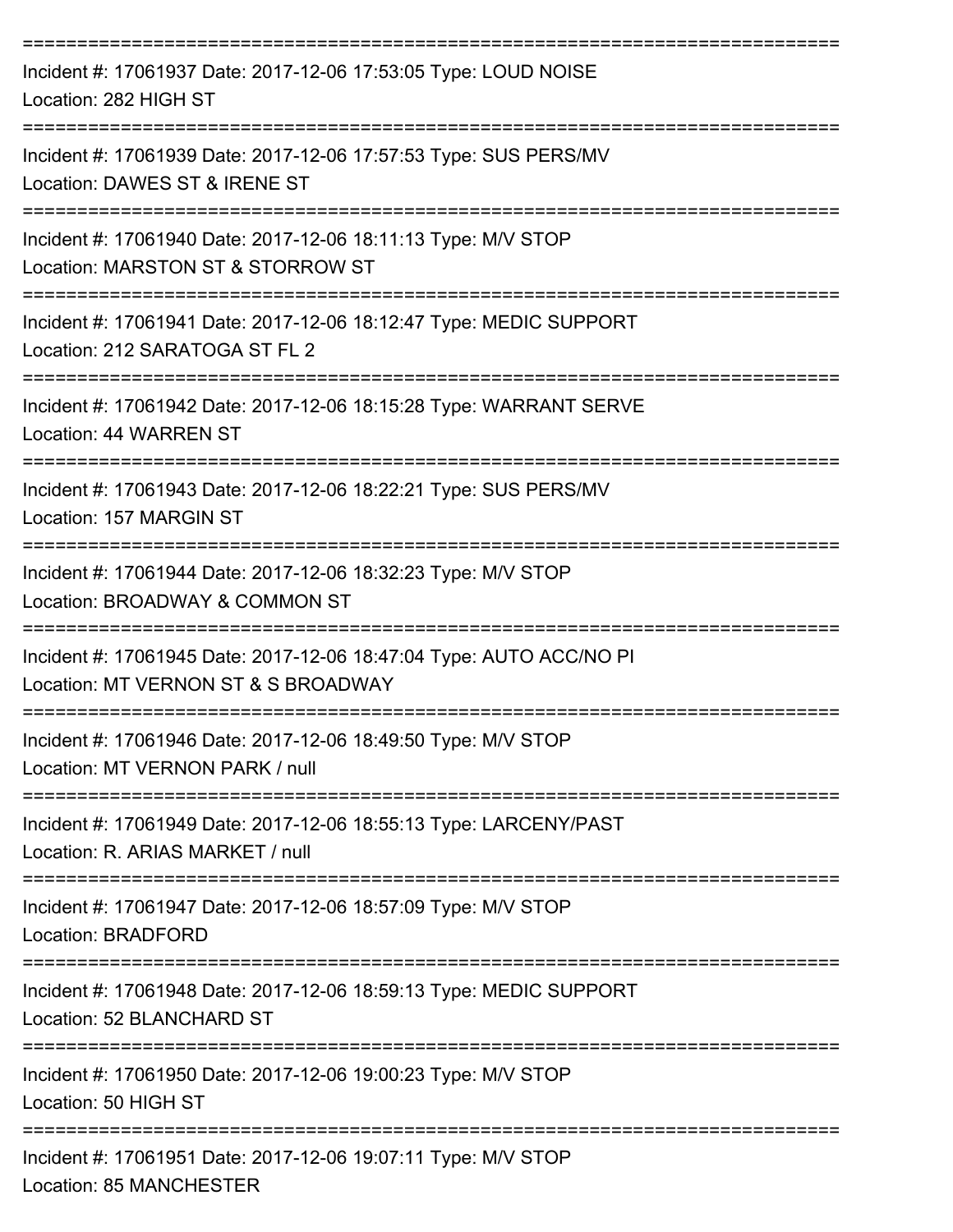| Incident #: 17061952 Date: 2017-12-06 19:13:44 Type: M/V STOP<br>Location: FOSTER ST & SPRINGFIELD ST                                                                                                 |
|-------------------------------------------------------------------------------------------------------------------------------------------------------------------------------------------------------|
| ==================================<br>:=======================<br>Incident #: 17061953 Date: 2017-12-06 19:18:54 Type: MV/BLOCKING<br>Location: 53 LEXINGTON ST<br>================================== |
| Incident #: 17061954 Date: 2017-12-06 19:18:57 Type: FIRE<br>Location: 359 HAVERHILL ST                                                                                                               |
| Incident #: 17061955 Date: 2017-12-06 19:22:12 Type: DOMESTIC/PAST<br>Location: 33 OREGON AV                                                                                                          |
| Incident #: 17061956 Date: 2017-12-06 19:43:51 Type: 911 HANG UP<br>Location: 200 BAILEY ST                                                                                                           |
| Incident #: 17061957 Date: 2017-12-06 19:50:02 Type: STOL/MV/PAS<br>Location: LEBANON ST & WHITE ST                                                                                                   |
| Incident #: 17061958 Date: 2017-12-06 19:53:05 Type: FRAUD<br>Location: 50 ISLAND ST #312                                                                                                             |
| Incident #: 17061959 Date: 2017-12-06 20:01:07 Type: DRUG OVERDOSE<br>Location: 45 SPRINGFIELD ST                                                                                                     |
| Incident #: 17061960 Date: 2017-12-06 20:07:08 Type: M/V STOP<br><b>Location: SALEM &amp; PHILIPS</b>                                                                                                 |
| Incident #: 17061961 Date: 2017-12-06 20:35:44 Type: SUS PERS/MV<br>Location: 35 LEROY AV                                                                                                             |
| Incident #: 17061962 Date: 2017-12-06 20:45:45 Type: THREATS<br>Location: 20 BODWELL ST                                                                                                               |
| Incident #: 17061963 Date: 2017-12-06 21:10:15 Type: EXTRA SURVEIL<br><b>Location: RIVER POINTE WY</b>                                                                                                |
| Incident #: 17061964 Date: 2017-12-06 21:13:00 Type: DISTURBANCE<br>Location: 20 PEARL ST FL 2                                                                                                        |
| Incident #: 17061965 Date: 2017-12-06 21:14:35 Type: GENERAL SERV<br>Location: 20 BODWELL ST                                                                                                          |